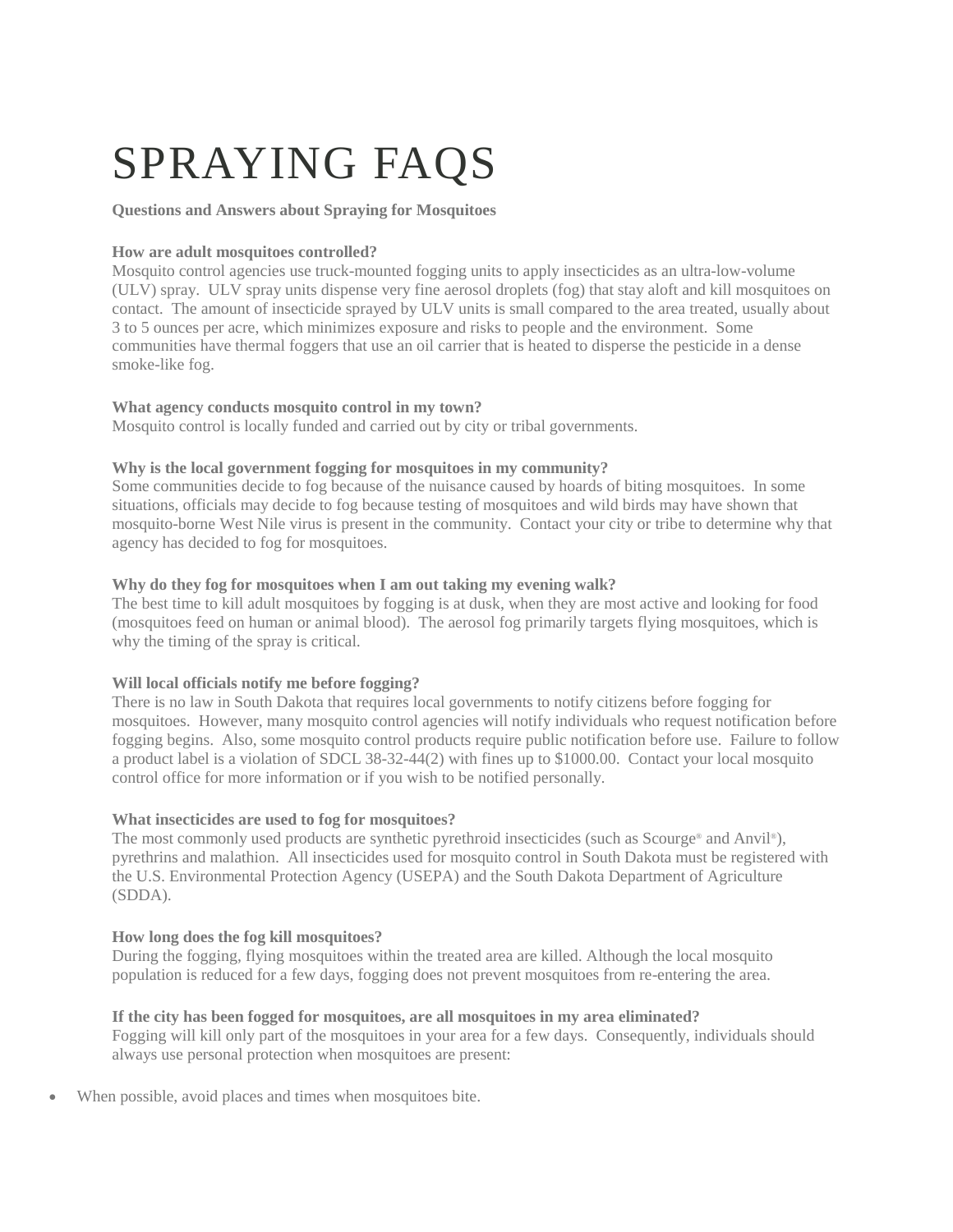- Wear light-colored protective clothing. Tightly woven materials that cover arms and legs provide some protection from mosquito bites. Keep trouser legs tucked into boots or socks, and collars buttoned.
- Make sure door and window screens fit tightly and all holes are repaired.
- Use mosquito netting when sleeping outdoors or in an unscreened structure, and to protect small babies any time they are outside.
- If participating in outdoor activities when mosquitoes are biting, wear protective clothing (shoes, socks, shirt and long pants).

For additional protection from mosquitoes, use an insect repellent. The more DEET a product contains, the longer the repellant can protect against mosquito bites. However, concentrations higher than 50 percent do not increase the length of protection. For most situations, 10 percent to 25 percent DEET is adequate. Apply repellents to clothes whenever possible; apply sparingly to exposed skin if label permits. Consult a physician before using repellents on young children.

## **Are the insecticides used for fogging safe?**

The USEPA reviews and approves insecticides (and other pesticides) and their labeling to ensure those used to protect public health are applied by methods that minimize the risk of human exposure and adverse health and environmental effects. Generally, there is no need to relocate during mosquito control fogging. The insecticides have been evaluated for this use and have been found to pose minimal risk to human health and the environment when used according to label directions. For example, USEPA has estimated the exposure and risks to both adults and children posed by ULV aerial and ground applications of the insecticides malathion and naled. For all the scenarios considered, exposures ranged from 100 to 10,000 times below the amount of pesticide that might pose a health concern. These estimates assumed several spraying events over a period of weeks and also assumed that a toddler would ingest some soil and grass in addition to dermal exposure. Other mosquito control insecticides pose similarly low risks. Nevertheless, because insecticides are inherently toxic, no pesticide is absolutely risk free. The likelihood of experiencing adverse health effects as a result of exposure to any pesticide depends primarily on the amount of pesticide that a person contacts and the amount of time the person is in contact with that pesticide. In addition, a person's age, sex, genetic makeup, lifestyle and/or general health characteristics can affect his or her likelihood of experiencing adverse health effects as a result of exposure to insecticides. Although mosquito control insecticides pose low risks, some people may prefer to minimize or to avoid exposure to these chemicals. Here are some common sense steps to help reduce possible exposure to insecticides:

- Listen and watch for announcements in the local media about fogging for mosquitoes and remain indoors during the application in your neighborhood.
- If possible, remain inside whenever fogging takes place.
- People who suffer from chemical sensitivities or feel fogging could aggravate a preexisting health condition should consult their doctor or local health department and take special measures to avoid exposure.
- Close windows and doors and turn off your air conditioning (or set it to circulate indoor air) when fogging is taking place in the immediate area.
- Do not let children play near or behind truck-mounted applicators when they are in use. To ensure the fogging trucks have left the area, keep children inside during fogging and for about one hour after fogging.
- Bring pets inside and cover ornamental fish ponds to avoid direct exposure.
- Consult your doctor if you think you are experiencing health effects from the fogging.

More information about spraying for adult mosquitoes may be found on the USEPA's Web site: http://www.epa.gov/pesticides/about/index.htm

#### **Do I need to wash home-grown fruits and vegetables after the mosquito fogging?**

The amount of insecticide used to fog for adult mosquitoes is much smaller than that used to spray fruit and vegetable insect pests. However, it is always a good idea to wash fruits and vegetables before eating them to remove soil and other contaminants.